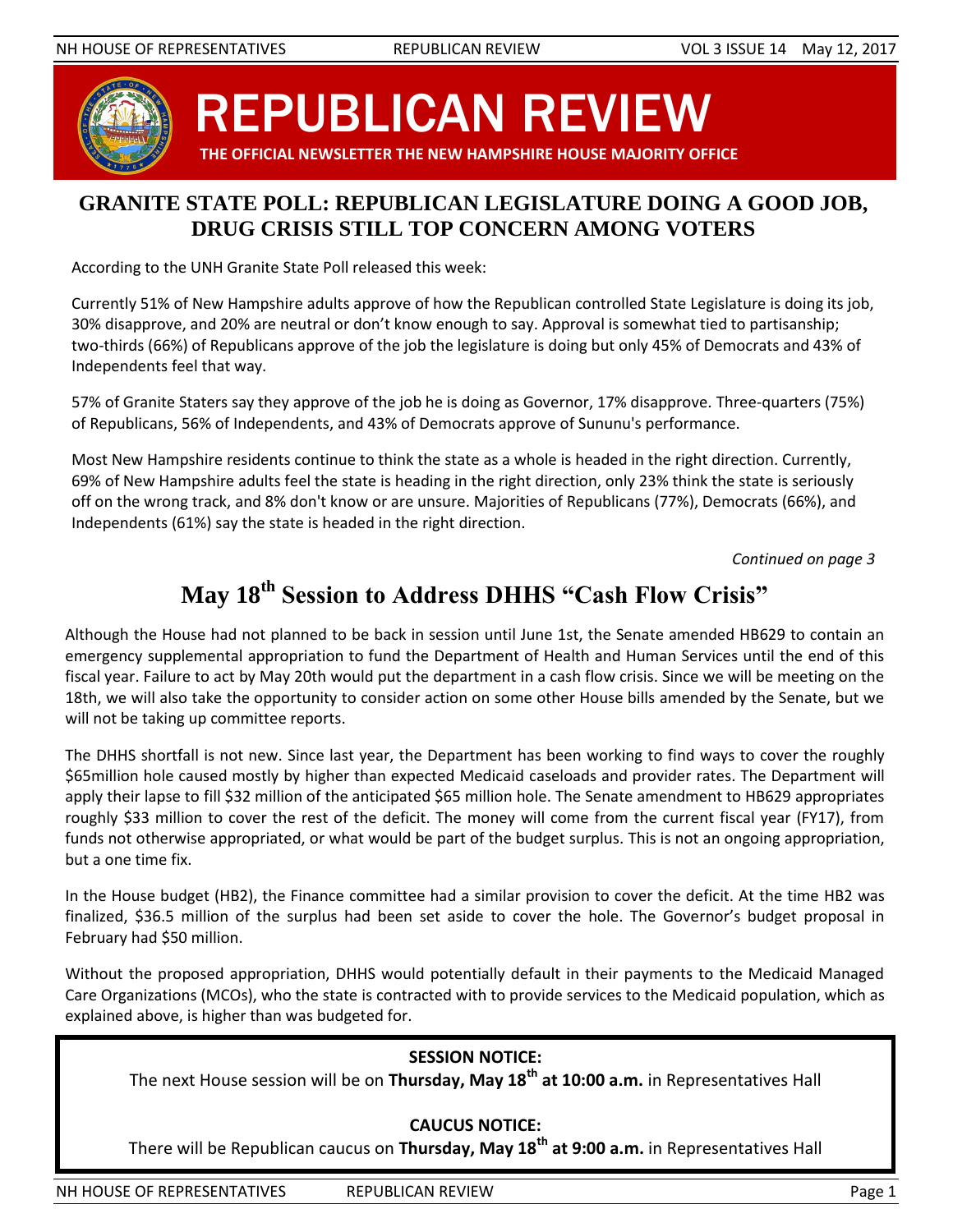### **ICYMI: Inside the State House Dome**

NHPR goes on a tour of the State House dome with House Speaker Shawn Jasper and House Chief of Staff Terry Pfaff to learn more about the history of the building and get a behind the scenes glimpse of a part of an area that few people get to see. To read this article and see some great panoramic shots of the capitol dome [click here.](http://nhpr.org/post/rare-view-take-look-inside-nh-state-house-dome)

## **Sanborn: Sununu follows through on promise to attract businesses to NH**

Rep. Laurie Sanborn had an op-ed published in the Union Leader on Friday. "While we won't agree on every initiative, there are many of us in the New Hampshire Legislature who look forward to working with him on establishing our state as the best place in the nation to do business," she wrote. To read the entire piece, [click here.](http://www.unionleader.com/Another-View-Laurie-Sanborn-Sununu-follows-through-on-promise-to-attract-businesses-to-NH-05122017)

# **National Guard Facility Gets New Name**

On Tuesday Governor Chris Sununu flanked by Deputy Speaker Gene Chandler, Adjutant General Reddel, and other members of the NH Guard signed HB 508 into law. HB 508 sponsored by Rep. Gene Chandler names the New Hampshire Army National Guard Regional Training Institute and Barracks facility in Pembroke after Civil War hero Colonel Edward Cross. We previously wrote about Col. Cross's gallantry during the Civil War in one of our March issues of the Review. Col. Cross was tragically killed during the Battle of Gettysburg when he was shot by a Confederate sniper. His portrait along with his presentation sword can be found on the first floor of the State House. The NH National Guard's Edward Cross Training Complex will now serve as a fitting memorial to one of our states Civil War heroes.



Photo: Gov Chris signs HB 508 naming the NH National Guard facility in Pembroke after Civil War soldier Col. Edward Cross as Rep. Chandler, Adj. General Reddel and members of the Guard look on. Photo courtesy of Gov. Sununu's office.

# **Session Law v. Statutes**

For those of you who have made trips up to the Majority Office you'll notice a large bookshelf in the back corner. On the bookshelf there are volumes of books containing session laws and RSA's. So what is the real difference between statutes and session law?

Session Law is a collection of all the bills that were passed by the legislature during a particular session. The session law books reproduce each individual bill, as it passed during session and includes the bill number (HB123, SB456, etc.) and what chapter of statute it refers to.

Statutes are the permanent chapter law of our state and are compiled into the Revised Statutes Annotated (RSA) books. RSA books contain the laws passed by the legislature similar to session law books however they are represented as permanent statutes. RSA's also include historical notes, cross references to related laws or provisions, library references, and annotations of state/ federal court constructions as well as opinions from the attorney general.

## **House Special Elections Fast Approaching**

The special elections for the vacated Carroll 6 (Wolfeboro) and Hillsborough 44 (Manchester Wards 8&9, Litchfield) seats are less than 2 weeks away. If you're interested in helping Matthew Plache in the Carroll 6 race please reach out to him personally at (603) 630-9422 or [mjplache@gmail.com](mailto:mjplache@gmail.com). If you'd like to help Mark McLean in the Hillsborough 44 race please reach out to NHGOP Political Director Tara Sennick at [tara@nhgop.org.](mailto:tara@nhgop.org) The special elections for these House races will both be held on Tuesday, May  $23^{\text{rd}}$ .

### **Comments? Suggestions?**

Facebook: [facebook.com/nhhousegop](https://www.facebook.com/nhhousegop/) Twitter[: @nhhousegop](https://twitter.com/NHHouseGOP) Website: [nhhousegop.com](http://nhhousegop.com/) Phone: 603-271-3665 Email: houserepublicans@leg.state.nh.us